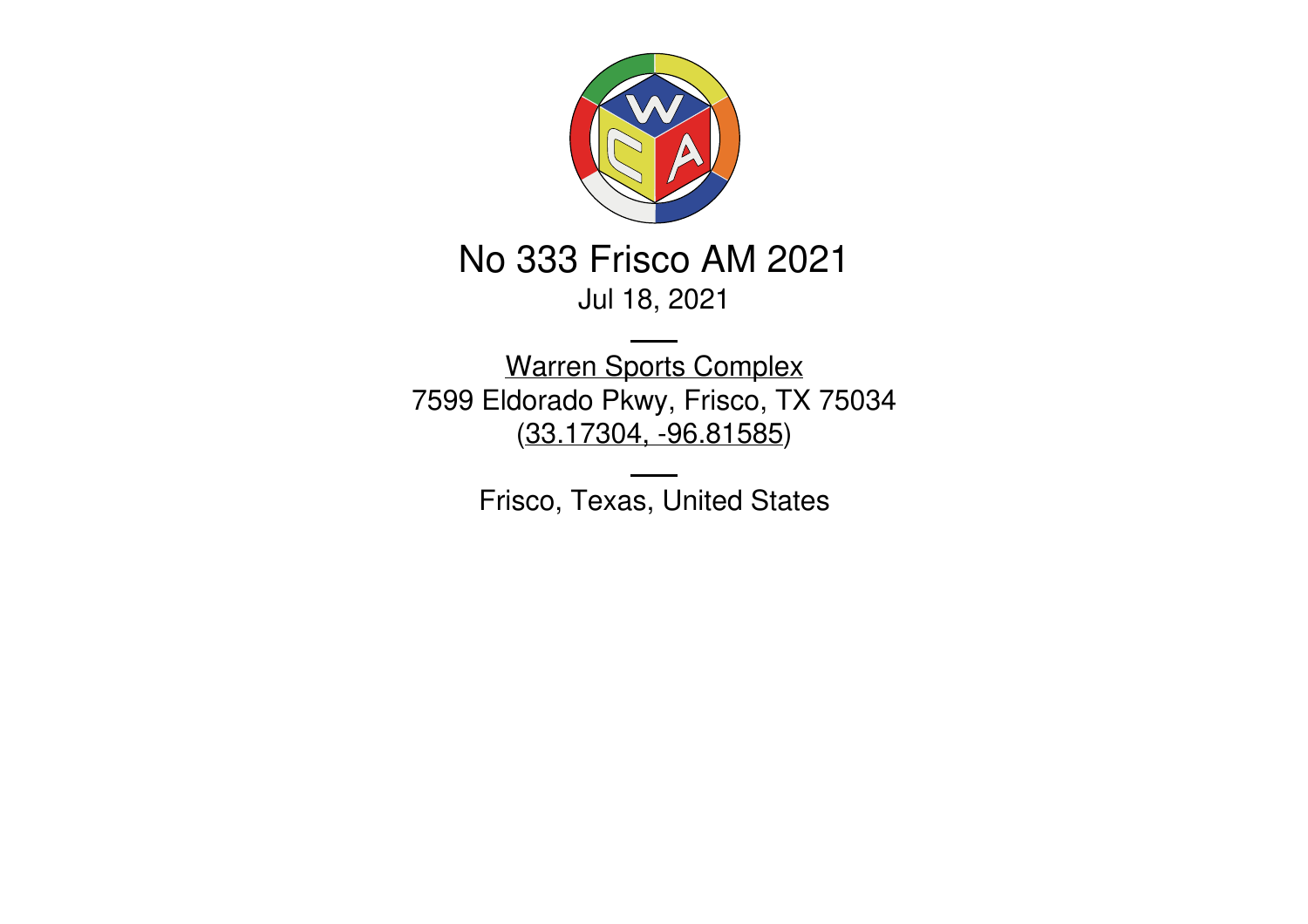## **Events**

| <b>Event</b>                     | <b>Round</b> | Format          | <b>Time limit</b>                                                         | <b>Proceed</b> |
|----------------------------------|--------------|-----------------|---------------------------------------------------------------------------|----------------|
| $\blacksquare$<br>$\blacksquare$ | Final        | Ao <sub>5</sub> | 2:00.00                                                                   |                |
| 1111                             | First round  | Ao <sub>5</sub> | 2:00.00                                                                   | Top 8          |
| 1111                             | Final        | Ao5             | 2:00.00                                                                   |                |
|                                  | Final        | Bo <sub>3</sub> | 30:00.00 total for 4x4x4 Blindfolded Final and 3x3x3 Blindfolded<br>Final |                |
| 焱                                | Final        | Ao <sub>5</sub> | 2:00.00                                                                   |                |
| 9                                | Final        | Bo <sub>3</sub> | 30:00.00 total for 4x4x4 Blindfolded Final and 3x3x3 Blindfolded<br>Final |                |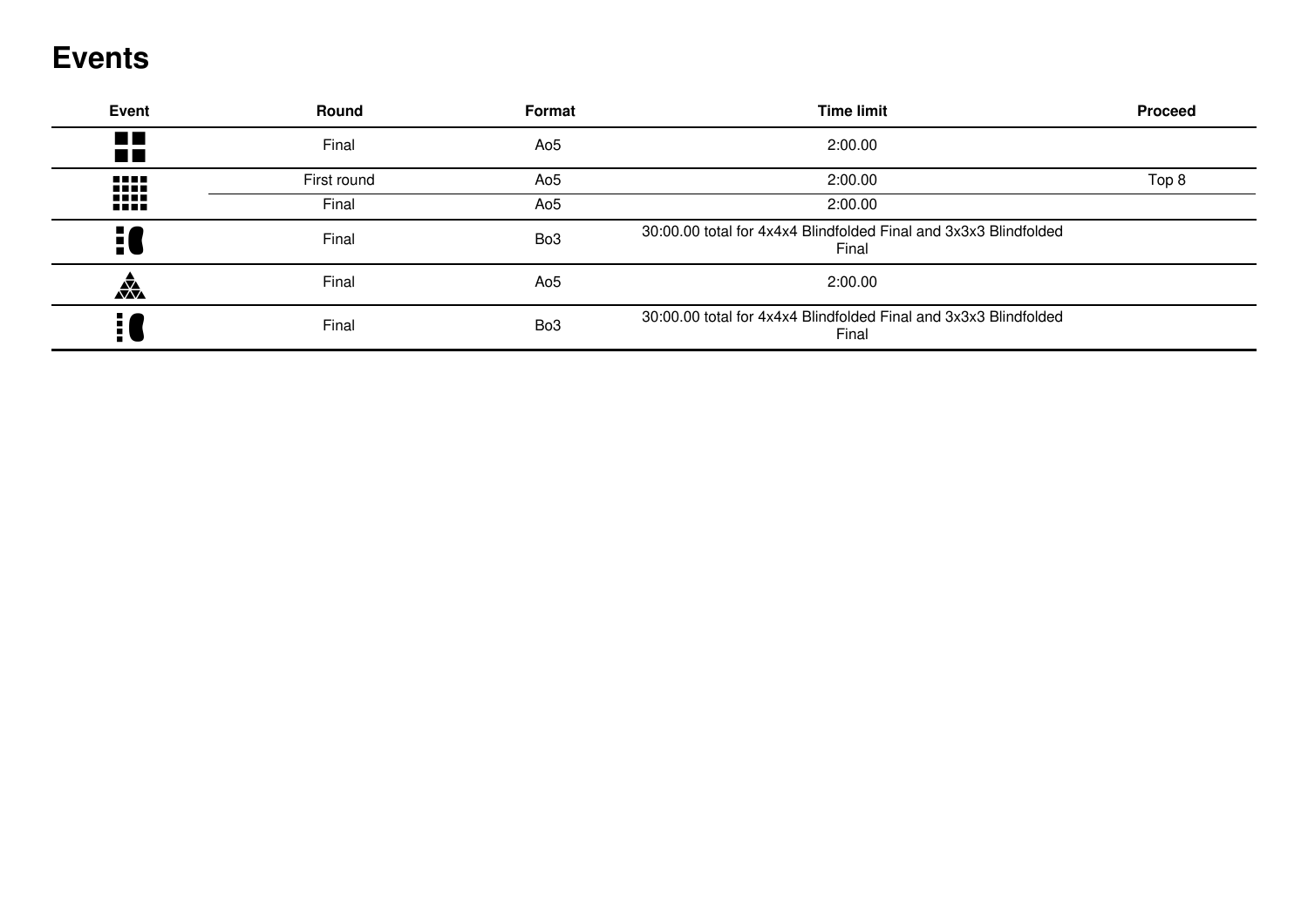# **Schedule for Sunday (July 18, 2021)**

| <b>Start</b> | <b>End</b> | <b>Activity</b>                                    | <b>Format</b>   | <b>Time limit</b>                                                         | <b>Proceed</b> |
|--------------|------------|----------------------------------------------------|-----------------|---------------------------------------------------------------------------|----------------|
| 08:30 AM     | 09:00 AM   | Registration                                       |                 |                                                                           |                |
| 09:00 AM     | 09:30 AM   | <b>Tutorial for new competitors</b>                |                 |                                                                           |                |
| 09:30 AM     | 10:15 AM   | <b>The Co</b><br>2x2x2 Cube Final<br><b>The Co</b> | Ao <sub>5</sub> | 2:00.00                                                                   |                |
| 10:15 AM     | 11:00 AM   | 森<br><b>Pyraminx Final</b>                         | Ao <sub>5</sub> | 2:00.00                                                                   |                |
| 11:00 AM     | 11:45 AM   | W<br>4x4x4 Cube First round                        | Ao <sub>5</sub> | 2:00.00                                                                   | Top 8          |
| 11:45 AM     | 12:15 PM   | 10<br>4x4x4 Blindfolded Final                      | Bo <sub>3</sub> | 30:00.00 total for 4x4x4 Blindfolded Final and<br>3x3x3 Blindfolded Final |                |
| 12:15 PM     | 12:45 PM   | 10<br>3x3x3 Blindfolded Final                      | Bo <sub>3</sub> | 30:00.00 total for 4x4x4 Blindfolded Final and<br>3x3x3 Blindfolded Final |                |
| 12:45 PM     | 01:15 PM   | ₩<br>4x4x4 Cube Final                              | Ao <sub>5</sub> | 2:00.00                                                                   |                |